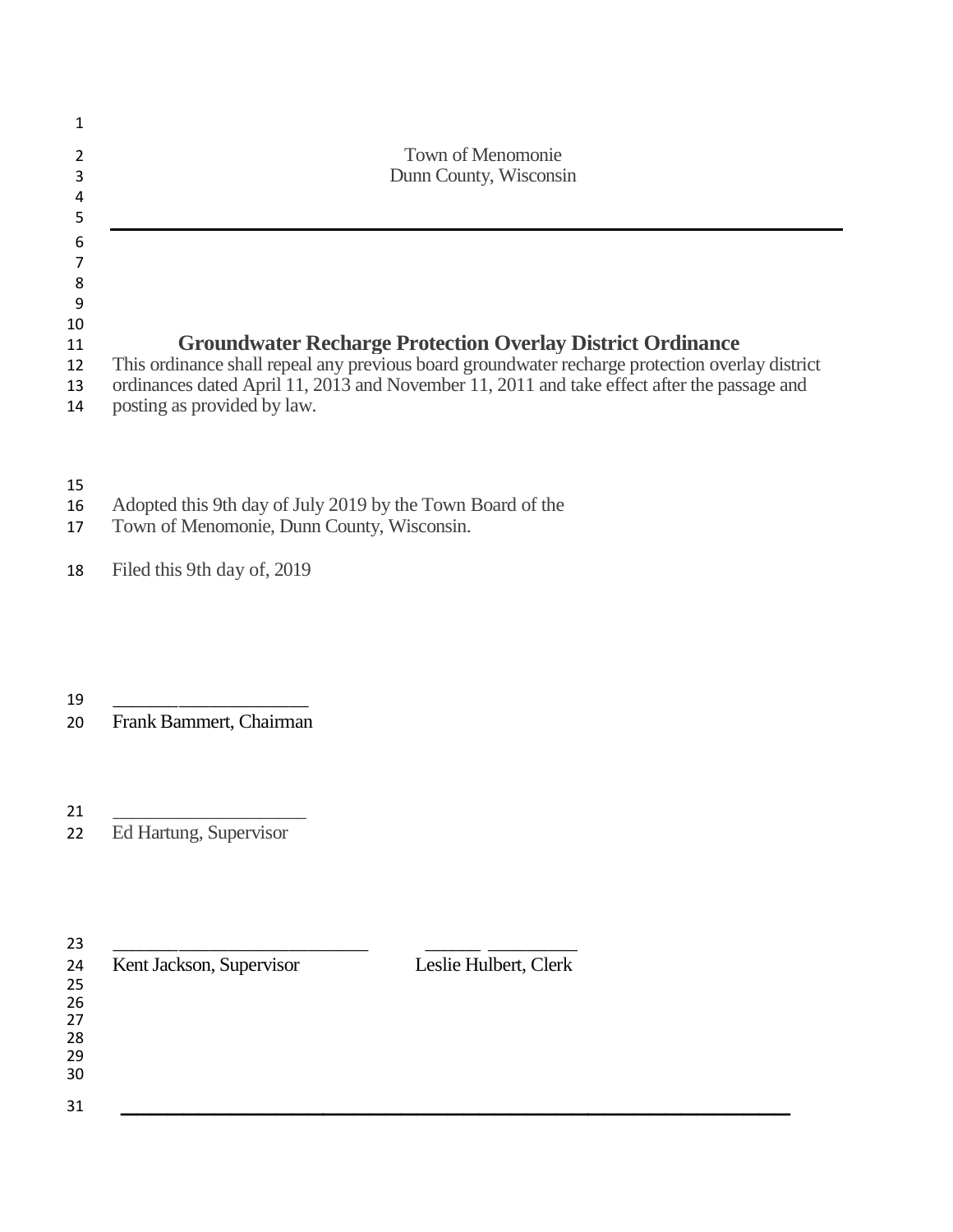## **Groundwater Recharge Protection Overlay District Ordinance**

- I. Title of the Ordinance, Purpose, Findings, and Objectives A. Title of the Ordinance. This ordinance shall be known as the Groundwater Recharge Protection Overlay District Ordinance of the Town of Menomonie. B. The purpose of the groundwater recharge protection overlay district ordinance is to protect key groundwater recharge areas by imposing appropriate land use regulations in these areas. Wisconsin Act 410, 1983, specifically includes groundwater protection among the purposes for which zoning power may be exercised. The regulations of an overlay district
	- will apply in addition to all other regulations, which occupy the same geographic area. The provisions of
	- any zoning districts that underlay this overlay district will apply except when provisions of the groundwater protection overlay district are more stringent.
	- C. Findings of Fact. In order to provide for the health, safety, and welfare of the public and a healthy economic climate in the Town of Menomonie and surrounding area,
	- it is essential that the quality of drinking water be ensured, and for this reason it is necessary to
	- protect the groundwater resources of the Town of Menomonie. This ordinance is designed
	- to protect, preserve, and maintain groundwater supplies and groundwater recharge areas. Such
	- an ordinance helps manage development and land use practices that could contaminate or
	- reduce the recharge to the aquifer.
	- D. Objectives. The objectives of the ordinance are:
	- 1. Protect groundwater quality by regulating land uses that generate, use, or store pollutants in excellent, very good, and good recharge areas.
	- 2. Protect groundwater quantity by limiting density in excellent and very good recharge areas.
	- 3. Protect groundwater quality and quantity by ensuring that any development that
	- occurs within excellent and very good groundwater recharge areas will not threaten
	- to decrease recharge to the aquifer and/or increase any contaminant to a level above
	- its Wisconsin Groundwater Quality Public Health Enforcement Standard (ES) or its
	- United States Environmental Protection Agency (USEPA) Primary or Secondary
	- Maximum Contaminant Level (MCL). If groundwater is found to exceed one or
	- more standards, then the ordinance ensures that development will not threaten to
	- increase the contaminant level.
	- 4. Agriculture practices that are accepted by the appropriate State of Wisconsin Agencies are not affected by this ordinance.
	-

- E. Severability. The several sections, subsections and paragraphs of this ordinance are hereby declared
- to be severable. If any section, clause, provision or portion of this ordinance shall be declared by a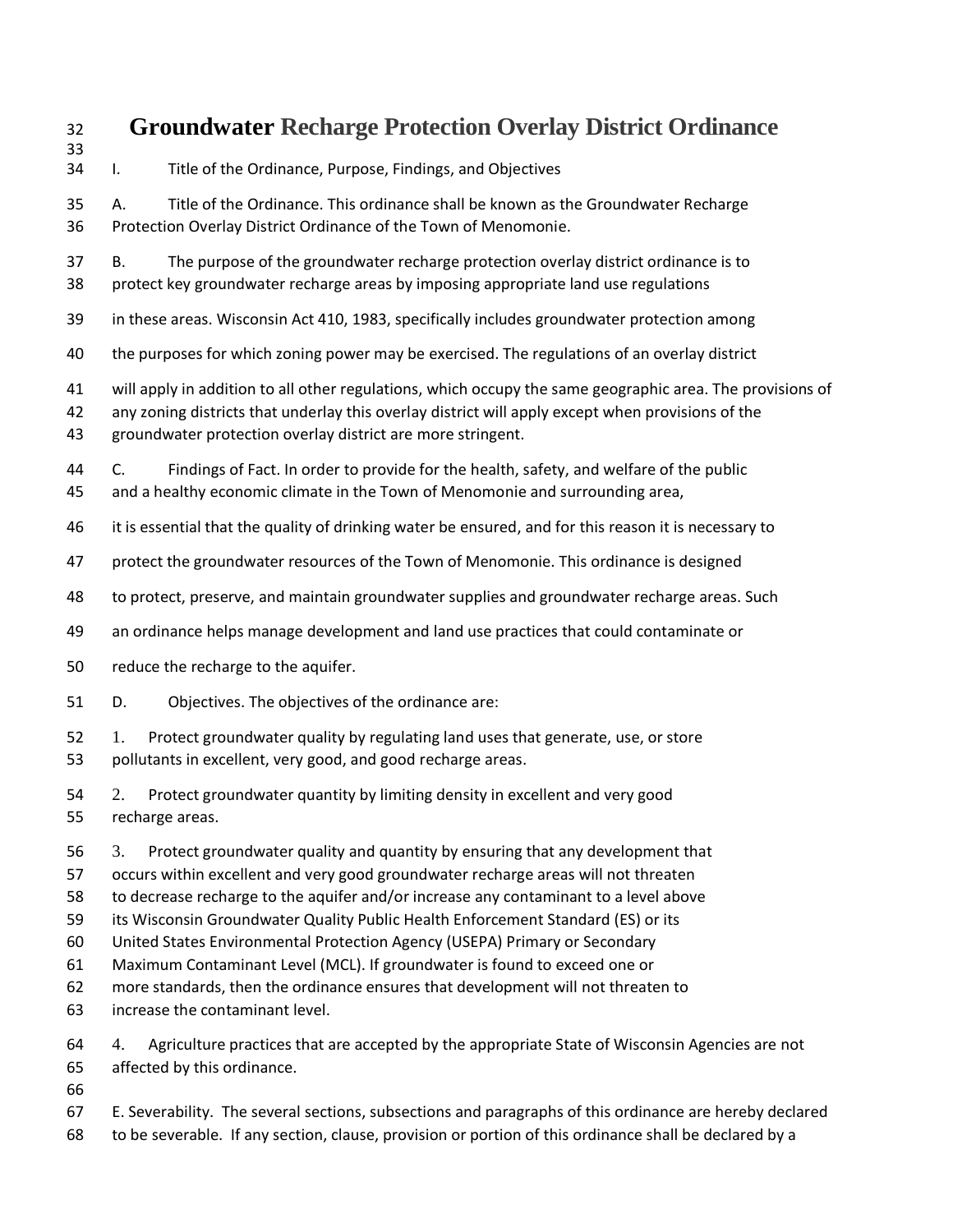- decision of a court of competent jurisdiction to be invalid, such decision shall not affect the validity of
- the other provisions of this ordinance, or of the section of which the invalid portion or paragraph may
- be a part. Furthermore, if any application of any section, clause, or portion of this chapter to a
- particular structure, land or water shall be declared by a decision of a court of competent jurisdiction to
- be invalid, such decision shall not be applicable to any other structure, land or water not specifically
- included in the decision.
- II. Establishment of a Groundwater Recharge Protection Overlay District
- A Groundwater Recharge Protection Overlay District is hereby established which shall consist of all lands
- within the Town of Menomonie that are mapped as excellent, very good, and good recharge areas by
- the map published by the Dunn County Land Conservation Division entitled, "Location of Recharge Areas
- to the Sandstone Aquifer in Dunn County, Wisconsin, 2005" by Neil C. Koch. Said map is hereby adopted
- by reference becoming a part of the ordinance as if the map were fully described herein.
- 
- III. Groundwater Protections Standards. The Town of Menomonie for areas in the Groundwater
- Recharge Protection Overlay District requires the following standards.
- A. Land development in excellent and very good groundwater recharge areas.
- 85 1. Lots that have any portion in excellent or very good groundwater recharge areas
- 86 shall leave no less than 30% of the acreage as open space (green space). The
- green space shall first be located in those areas of excellent and/or very good
- recharge. See the Conservation Subdivision Ordinance Chapter 2.6, for
- definition of green space.
- 2. Lots that have any portion in excellent or very good groundwater recharge areas
- and that are less than one acre shall either have a sewage treatment system as
- described in the Conservation Subdivision Ordinance Chapter 2.6 or have a
- wastewater-holding tank.
- B. Prohibited use of land in the excellent, very good, and good groundwater recharge areas include, but are not limited to:
- 1. Land disposal of hazardous wastes. (enforced by the Wisconsin DNR)
- 2. Landfills and incinerators.
- 3. Asphalt mixing plants.
- 4. Public or private recycling centers.
- 5. Contractor's storage yards, public or private dumping grounds, automobile wrecking yards, or junkyards.
- 6. Concrete mixing plants.
- 7. Gasoline service stations.
- 8. Car washes unless wastewater is removed to a wastewater treatment system.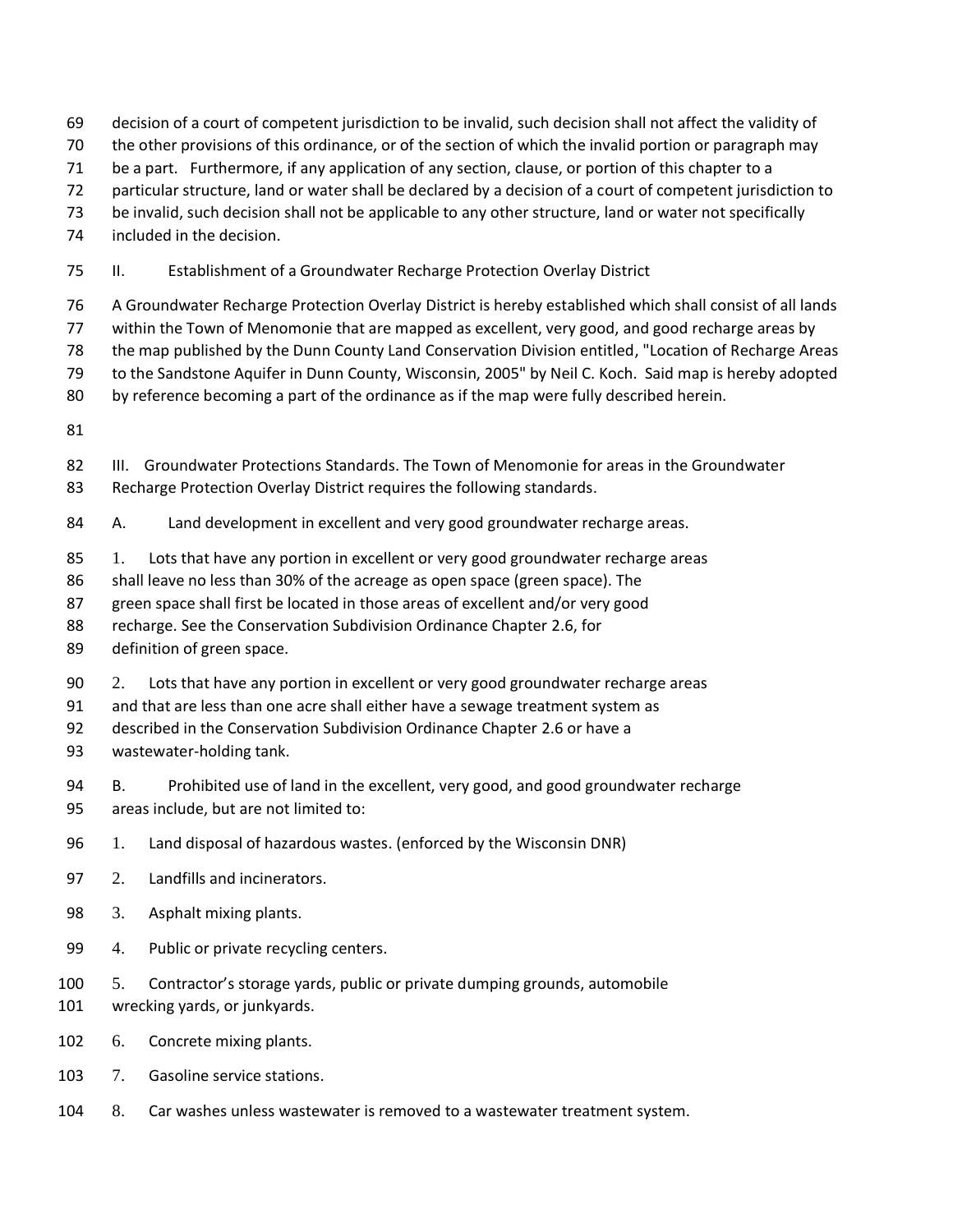9. Medical water facilities.

 10. Mineral Extraction, except for nonmetallic mining operation for Town, County, or State Highway construction with limited purpose and duration.

- C. Except as stated below, the following zoning districts are prohibited in excellent,
- very good, and good recharge areas.
- 1. Light Industrial (LI)
- 2. Heavy Industrial (HI)
- 3. Limited Commercial (LC)
- 4. General Commercial (GC)
- An exception may be made if the applicant can demonstrate:
- 1. There is no threat to decrease recharge to the aquifer; *and*
- 2. There is no threat to increase any contaminant in the aquifer to a level above its
- current level or above "safe" levels, whichever is lower, (See section D3 of this
- document for standards and contaminant listings); *and*
- 3. There is no threat of contamination from surface flow into the other areas of
- excellent, very good, or good groundwater recharge areas.
- 

 D. As part of the approval process, specific contaminants that could be introduced into the aquifer by the proposed facility shall be identified. The applicant shall pay for any consultation that the Board deems necessary in determining possible contaminants, or in applying any other parts of this ordinance. Also, as part of the approval process, the Town may require that restrictions be placed on the deed. These may include but not limited to:

- a. Limiting uses for any subsequent owner
- b. Limiting uses for current owner.
- c. Requiring certain procedures to ensure compliance with this ordinance.
- IV. Modifications
- A. Authority application. Where in the judgment of the Town Board it would be
- inappropriate to apply literally the provisions of this ordinance because
- exceptional or undue hardship would result, the Town Board may waive or
- modify any requirements to the extent deemed just and proper.
- B. Conditions for granting modifications. The Town Board shall not grant
- modifications or waivers to this ordinance unless it makes findings based upon
- the evidence presented to it in each specific case provided all the following
- conditions are met.